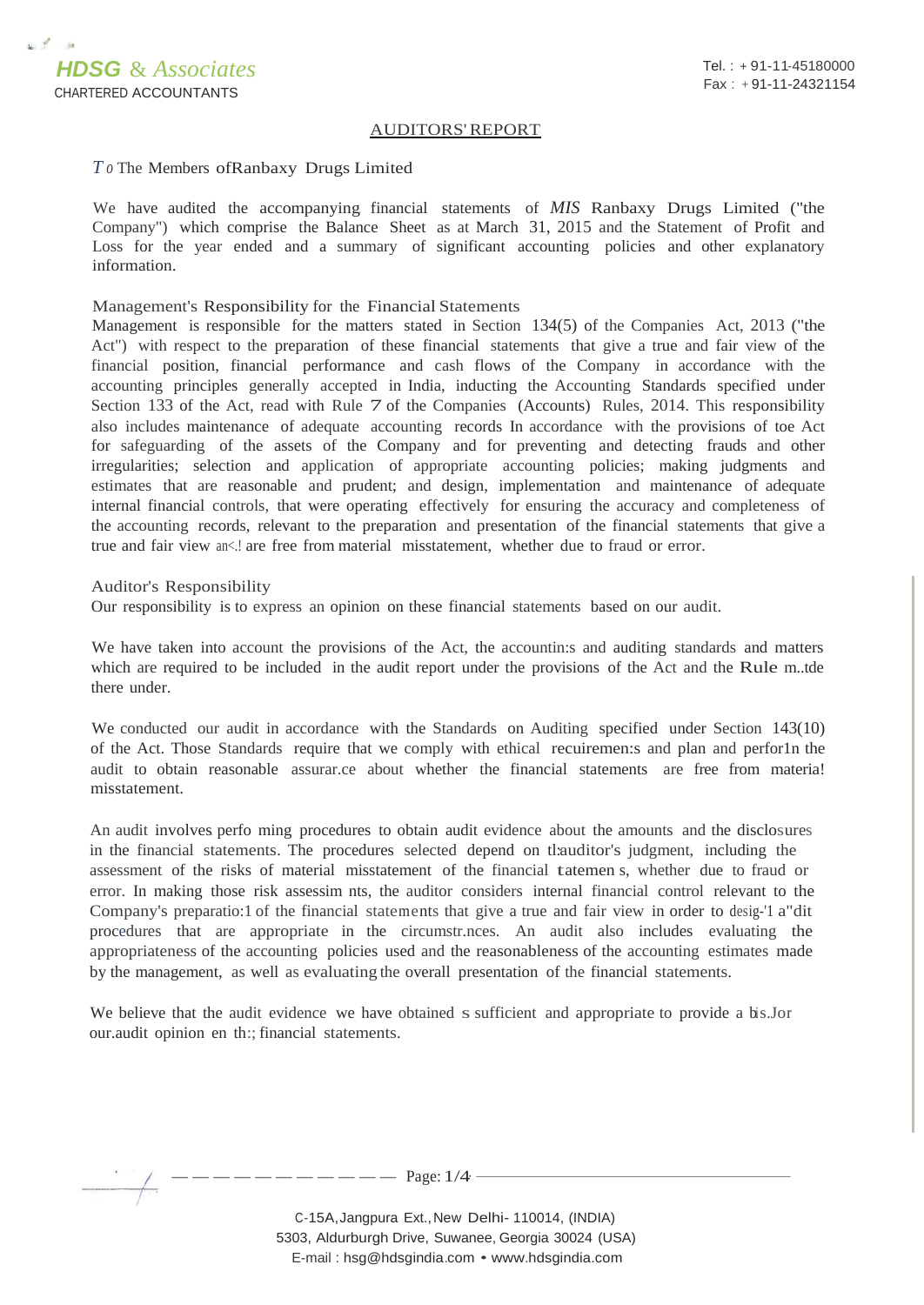# **Opinion**

In our opinion and to the best of our infonnation and according to the explanations given to us, the financial statements give the infonnation required by the Act in the manner so required and give a true and fair view in confonnity with the accounting principles generally accepted in India:

- a) In the case of the Balance Sheet, of the state of affairs of the Company as at March 31, 2015;
- b) In the case of the Statement ofProfit and Loss Account, of the profit for the year on that date;
- c) In the case of the Cash Flow Statement, ofthe cash flow for the year ended on that date.

# **Report on Other Legal and Regulatory Requirements**

- 1. As required by the Companies (Auditor's Report) Order, 2015 ("the order") issued by the Central Government of India in tetms of sub section (11) of section 143 of the Act, we give in the Annexure a statement on the matters specified in paragraphs 3 and 4 of the Order.
- 2. As required by Section 143 (3) ofthe Act, we report that:
- a) We have sought and obtained all the information and explanations which to the best of our knowledge and belief were necessary for the purpose of our audit.
- b) In our opinion, proper books of account as required by law have been kept by the Company so far as it appears from our examination of those books
- c) The Balance Sheet and the Statement of Profit and Loss dealt with by this Report are m agreement with the books of account.
- d) In our opinion, the aforesaid financial statements comply with the Accounting Standards specified under Section 133 of the Act, read with Rule 7 of the Companies (Accounts) Rules, 2014.
- e) On the basis of written representation received from the directors and taken on record by the Board of Directors, we report that none of the directors are disqualified as on 31st March 2015 from being appointed as a director in terms of Section 164 of the Companies Act, 2013;
- f) With respect to the other matters to be included in the Auditor's Repmi in accordance with Rule 11 of the Companies (Audit & Auditors)Rules,2014, in our opinion and to the best of our information and according to the explanation given to us:
	- 1. The company does not have any pending litigations on its financial position;
	- u. The company does not have any long term contract;
	- 111. No such case of transfer of amounts to Investor Education and Protection Fund, hence not applicable to the company.·

**For HDSG & Associates Chartered Accountants FRN: 002871N**

**Date: May 29, 2015 Place: New Delhi**

a)

**Partner**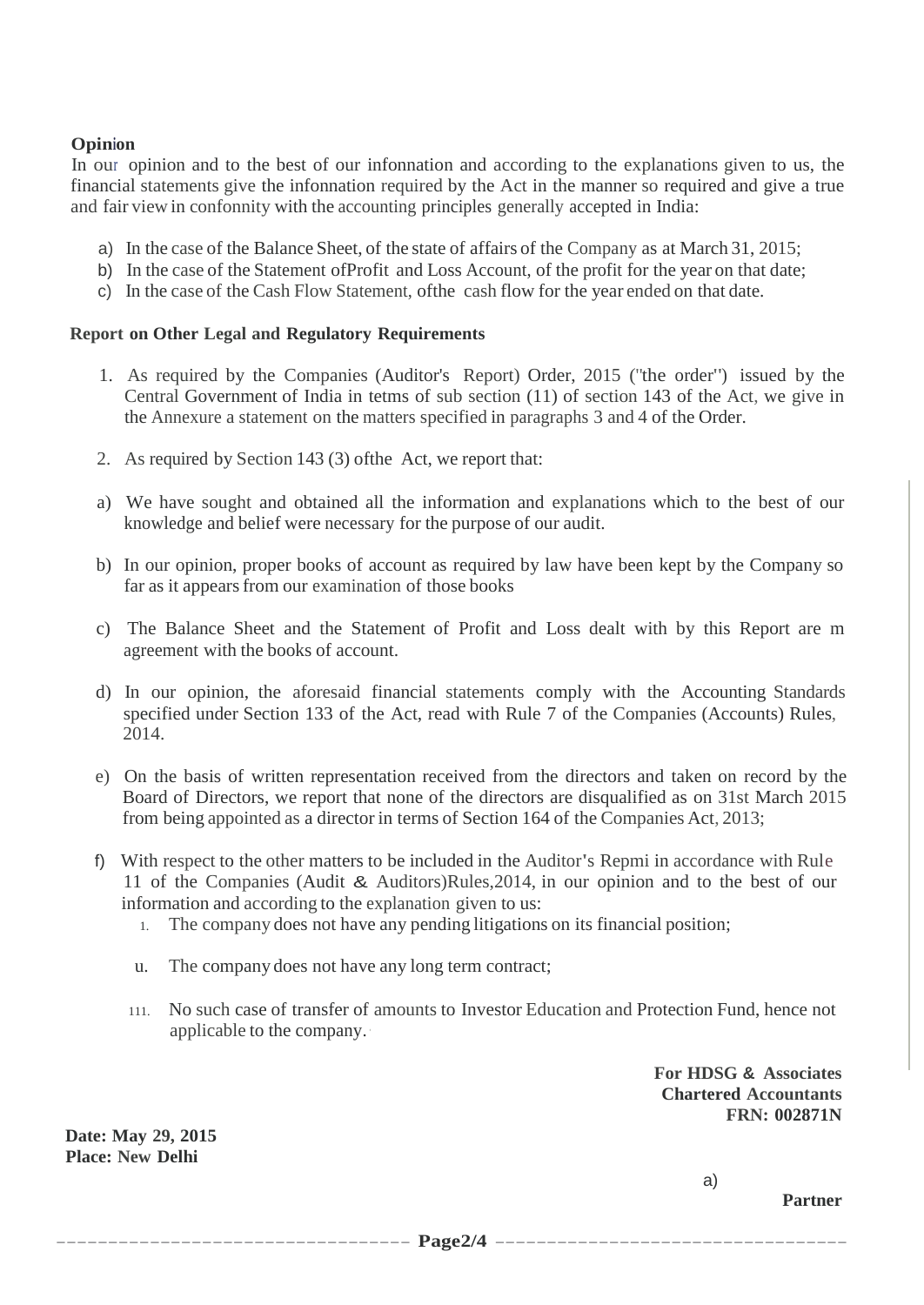# **M. No. 514719 ANNEXURE REFERRED TO IN PARAGRAPH 1 OF THE AUDITORS' REPORT ON ACCOUNTS FOR THE YEAR ENDED 31st MARCH, 2015**

Based upon the information and explanations furnished to us and the books and records examined by us in the nonnal course of our audit, we report that to the best of our knowledge and belief:

1. In respect of its Fixed Assets:

,··

- a) The company has maintained proper records showing full particulars, including quantitative details and situation of fixed assets.
- b) The Company has a regular programme of physical verification of its fixed assets by which all fixed assets are verified once in a year. In our opinion, this periodicity of physical verification is reasonable having regard to the size of the Company and the nature of its assets. No material discrepancies were noticed on such verification.
- 11. In respect of its Inventories: The Company does not have any inventory. Accordingly, Para 3(ii) of the order is not applicable.
- 111. The Company has not taken/granted any loans, secured/unsecured from/to companies, firms or other patiies listed in the register maintained u/s 189 of the Companies Act, 2013 or from the companies under the same management as defined under the Companies Act, 2013. Hence Para  $3(iii)(a)$  and  $3(iii)(b)$  are not applicable.
- 1v. The activities of the Company do not involve purchase of inventory and sale of goods and services. There was no purchase of fixed assets during the year. Accordingly, Para 3(iv) of the order is not applicable.
- v. The provisions of Para V of the Order with respect to the directives issued by the Reserve Bank of India and the provisions of section 73 to 76 or any other relevant provisions of Companies Act and the rules framed there under are not applicable to the Company.
- v1. The provision of Para 3(vi) of the order with respect to maintenance of cost records is not applicable to the Company.
- vn. a) According to the information and explanation given to us and on the basis of our examination of the records of the Company, amount deducted *I* accrued in the books of accounts in respect of undisputed statutory dues of provident Fund and Income Tax have been regularly deposit during the year by the Company with the appropriate authorities. As explained to us, the Company did not have any dues on account of Investor Education and Protection Fund, Employee's State Insurance, Sales tax, wealth Tax, service tax, duty of customs, duty of excise, value added tax, entry tax, cess and other material statutory dues.

According to the infom1ation and explanation given to us, no undisputed amounts payable in respect of Income Tax were in arrears as on 31.03.2015 for a period of more than six months from the date they became payable.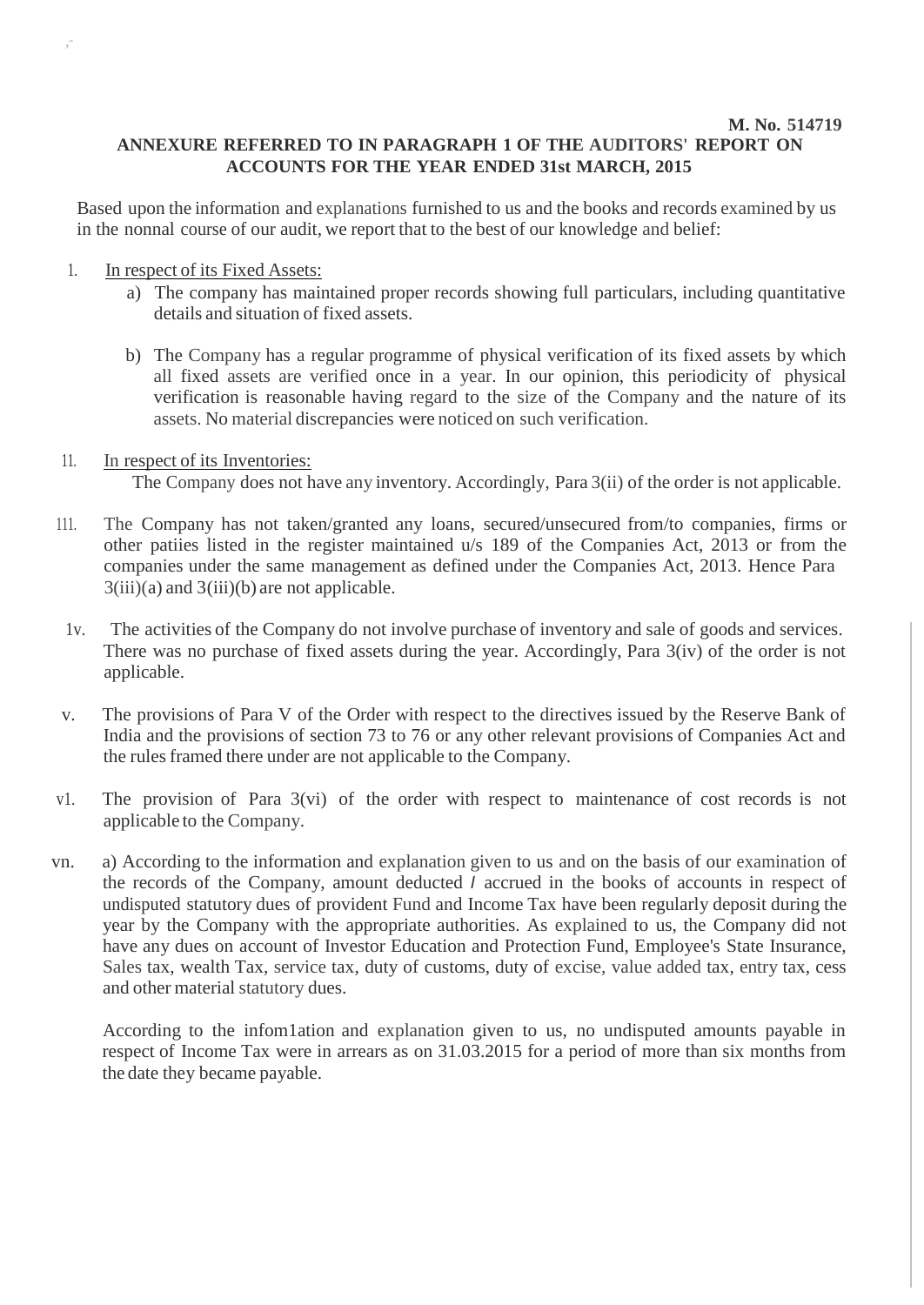c) The amount required to be transfen·ed to investor education and protection fund in accordance with the relevant provisions of the Companies Act and rules made there under has been transferred to such fund within time are not applicable to the Company.

- vnt. The company does not have any accumulated losses at the end of the financial year are not less than fifty per cent of its net worth and has not incurred cash losses in the financial year. Accordingly, Para 3(viii) ofthe order is not applicable.
- 1x. In our opinion and according to the infmmation and explanations given to us, the company did not have any outstanding dues to any financial institution, bank or debenture holder during the year. Accordingly, Para 3(ix) of the order is not applicable.
- x. In our opinion and according to the information and explanation given to us, the Company has not given guarantees for loans taken by others from banks or financial institutions. Accordingly, Para  $3(x)$  of the order is not applicable.
- xt. In our opinion, the company did not have any tenn loan outstanding during the year. Accordingly, Para 3(xi) of the order is not applicable.
- xu. According to the information and explanation given to us, no fraud on or by the Company has been noticed or repmied during the course of the audit.

**For HDSG & Associates Chartered Accountants FRN: 002871N**

**Date: May 29, 2015 Place: New Delhi**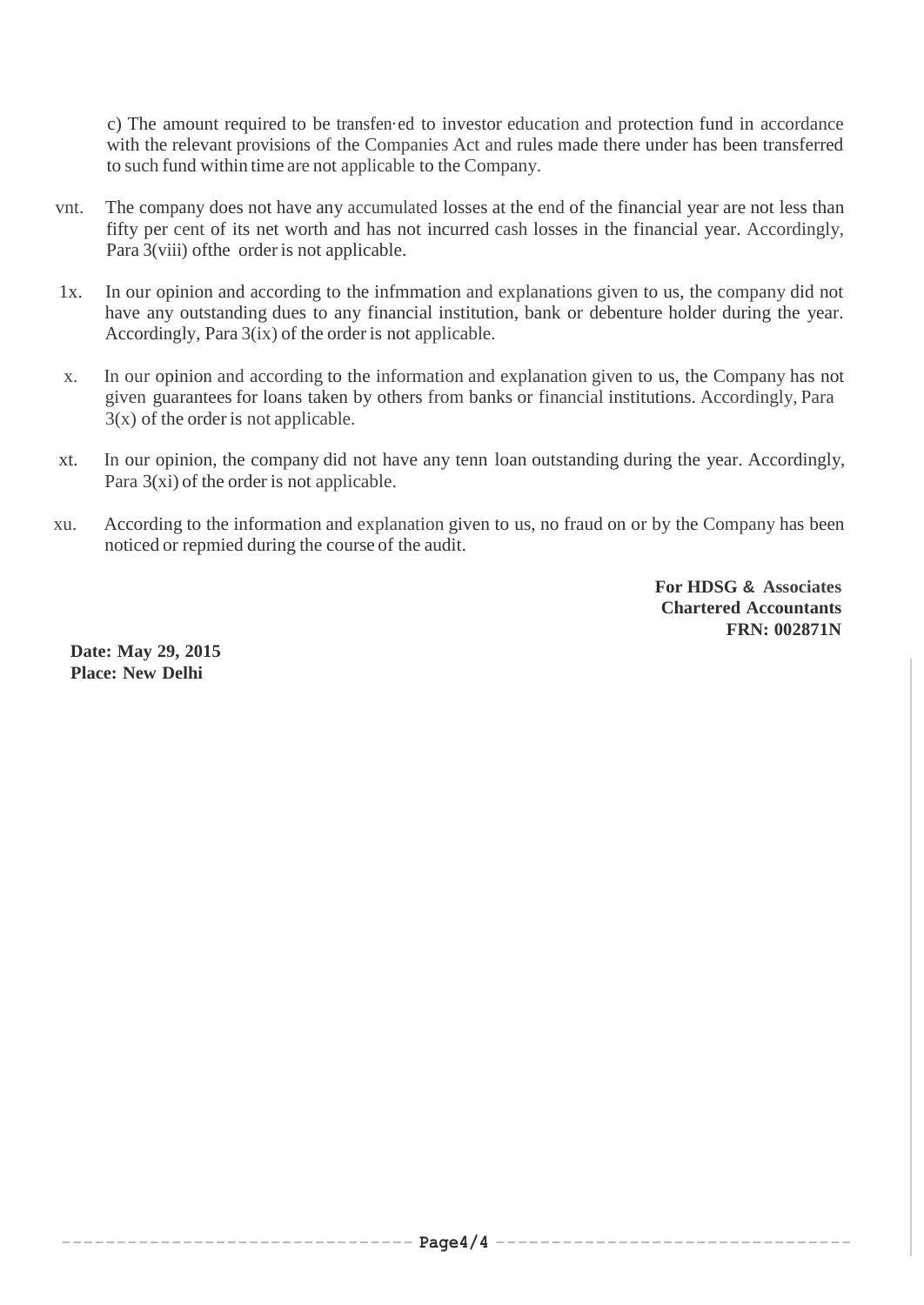# **Ranbaxy Drugs Limited Balance Sheet as at 31 March 2015**

**(All amounts are in Indian Rupees except share data, per share data and unless otherwise stated)**

|                                        |              | As at         | As at         |
|----------------------------------------|--------------|---------------|---------------|
|                                        | <b>Note</b>  | 31 March 2015 | 31 March 2014 |
| <b>EQUITY AND LIABILITIES</b>          |              |               |               |
| <b>Shareholders' funds</b>             |              |               |               |
| Share capital                          | $\mathbf{3}$ | 31,002,700    | 31,002,700    |
| Reserve and surplus                    | 4            | 1,699,180,591 | 1,669,137,931 |
|                                        |              | 1,730,183,291 | 1,700,140,631 |
| <b>Current liabilities</b>             |              |               |               |
| Short-term borrowings                  | 5            |               | 9,938,250     |
| Trade payables                         | 6            | 28,090        | 210,113       |
| Other current liabilities              | 7            | 25,735,061    | 279,029,954   |
| Short-term provisions                  | 8            | 785,540       | 779,801       |
|                                        |              | 26,548,691    | 289,958,118   |
| <b>TOTAL</b>                           |              | 1,756,731,982 | 1,990,098,749 |
| <b>ASSETS</b>                          |              |               |               |
| <b>Non-current assets</b>              |              |               |               |
| Fixed assets-tangible                  | 9            | 2,700,496     | 2,766,719     |
| Non-current investments                | 10           | 1,739,651,476 | 1,963,943,884 |
| Long-term loans and advances           | 11           | 1,430,667     | 1,376,389     |
|                                        |              | 1,743,782,639 | 1,968,086,992 |
| <b>Current assets</b>                  |              |               |               |
| Cash and bank balances                 | 12           | 12,705,197    | 21,519,100    |
| Other current assets                   | 13           | 244,146       | 492,657       |
|                                        |              | 12,949,343    | 22,011,757    |
| <b>TOTAL</b>                           |              | 1,756,731,982 | 1,990,098,749 |
| <b>Significant accounting policies</b> | 2            |               |               |

The notes referred to above form an integral part of the financial statements

As per our report of even date attached

| <b>For HDSG &amp; Associates</b> | For and on behalf of the Board of Directors of <b>Ranbaxy Drugs Limited</b> |
|----------------------------------|-----------------------------------------------------------------------------|
| Chartered Accountants            |                                                                             |
| Registration No.: 002871N        |                                                                             |

**Sanjay Jawa Akhilesh Nand Sanjay Jerry** *Partner Director Director* Membership No.: 514719

Place: New Delhi Place: Gurgaon Date: Date: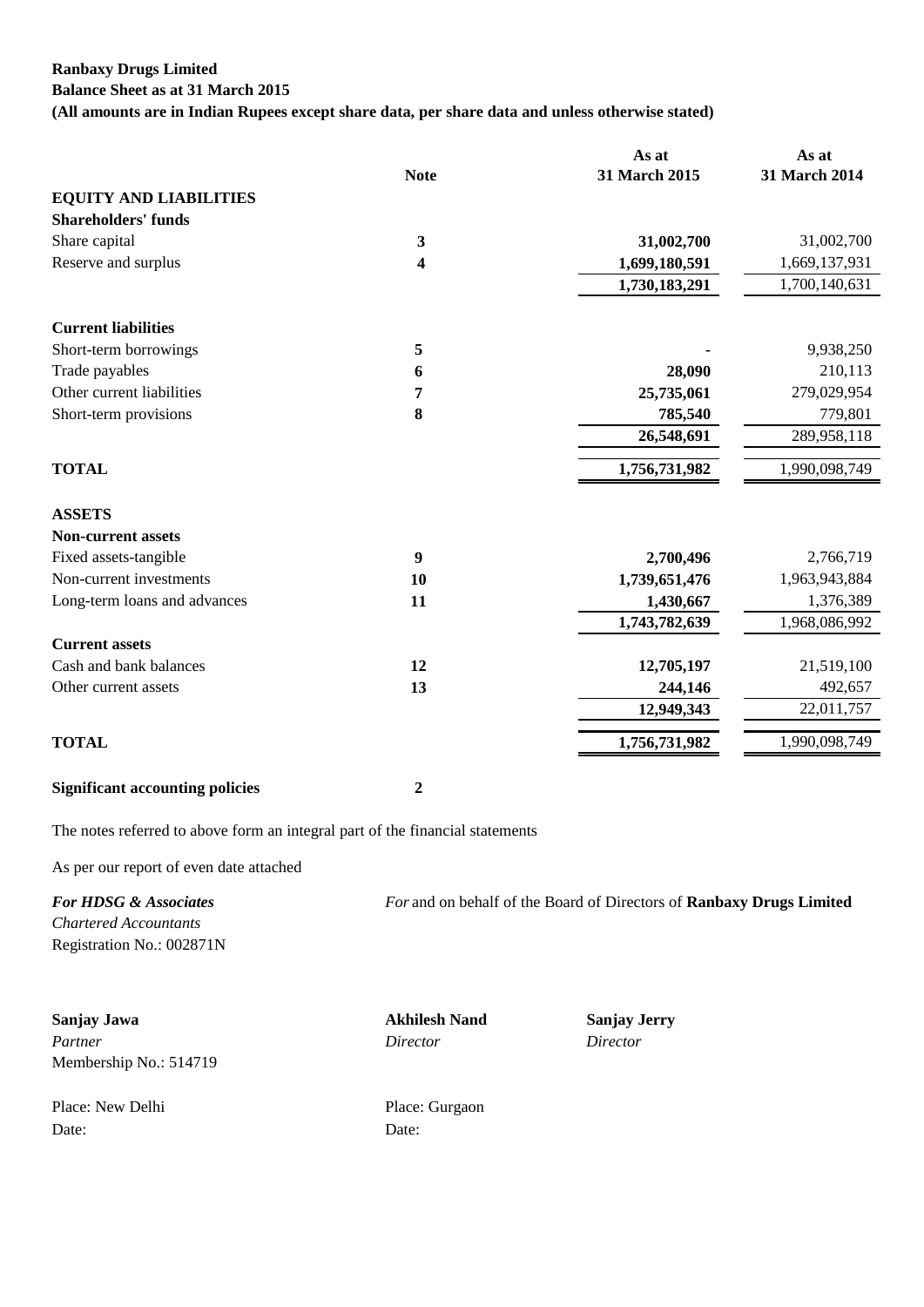# **Ranbaxy Drugs Limited Statement of Profit and Loss for the year ended 31 March 2015 (All amounts are in Indian Rupees except share data, per share data and unless otherwise stated)**

|                                                                               | <b>Note</b>      | 31 March 2015                                                        | For the year ended For fifteen months ended<br>31 March 2014 |
|-------------------------------------------------------------------------------|------------------|----------------------------------------------------------------------|--------------------------------------------------------------|
| <b>REVENUE</b>                                                                |                  |                                                                      |                                                              |
| Other operating income                                                        |                  |                                                                      |                                                              |
| Share in profit from partnership firm                                         |                  | 55,427,592                                                           |                                                              |
| Other income                                                                  | 14               | 1,585,194                                                            | 38,449,795                                                   |
| <b>Total revenue</b>                                                          |                  | 57,012,786                                                           | 38,449,795                                                   |
| <b>EXPENSES</b>                                                               |                  |                                                                      |                                                              |
| Employee benefits                                                             | 15               | 377,702                                                              | 558,194                                                      |
| Depreciation                                                                  | 9                |                                                                      | 31,337                                                       |
| Share in loss of partnership firm                                             |                  |                                                                      | 350,967,268                                                  |
| Other expenses                                                                | <b>16</b>        | 375,144                                                              | 444,436                                                      |
| <b>Finance Cost</b>                                                           | 17               | 25,768,988                                                           |                                                              |
| <b>Total expenses</b>                                                         |                  | 26,521,834                                                           | 352,001,235                                                  |
| (Loss) / profit before tax                                                    |                  | 30,490,952                                                           | (313, 551, 440)                                              |
| Current tax                                                                   |                  | 490,000                                                              | 12,174,415                                                   |
| Trax earlier year                                                             |                  | (107, 931)                                                           |                                                              |
| (Loss)/profit for the period                                                  |                  | 30,108,883                                                           | (325, 725, 855)                                              |
| (Loss) / profit per equity share (Rs.)                                        | 18               |                                                                      |                                                              |
| Basic and Diluted - Par value of Rs. 10 per share                             |                  | 9.71                                                                 | (105.07)                                                     |
| <b>Significant accounting policies</b>                                        | $\boldsymbol{2}$ |                                                                      |                                                              |
| The notes referred to above form an integral part of the financial statements |                  |                                                                      |                                                              |
| As per our report of even date attached                                       |                  |                                                                      |                                                              |
| <b>For HDSG &amp; Associates</b>                                              |                  | For and on behalf of the Board of Directors of Ranbaxy Drugs Limited |                                                              |
| <b>Chartered Accountants</b>                                                  |                  |                                                                      |                                                              |
| Registration No.: 002871N                                                     |                  |                                                                      |                                                              |

**Sanjay Jawa Akhilesh Nand Sanjay Jerry** *Partner Director Director* Membership No.: 514719

Place: New Delhi Place: Gurgaon Date: Date: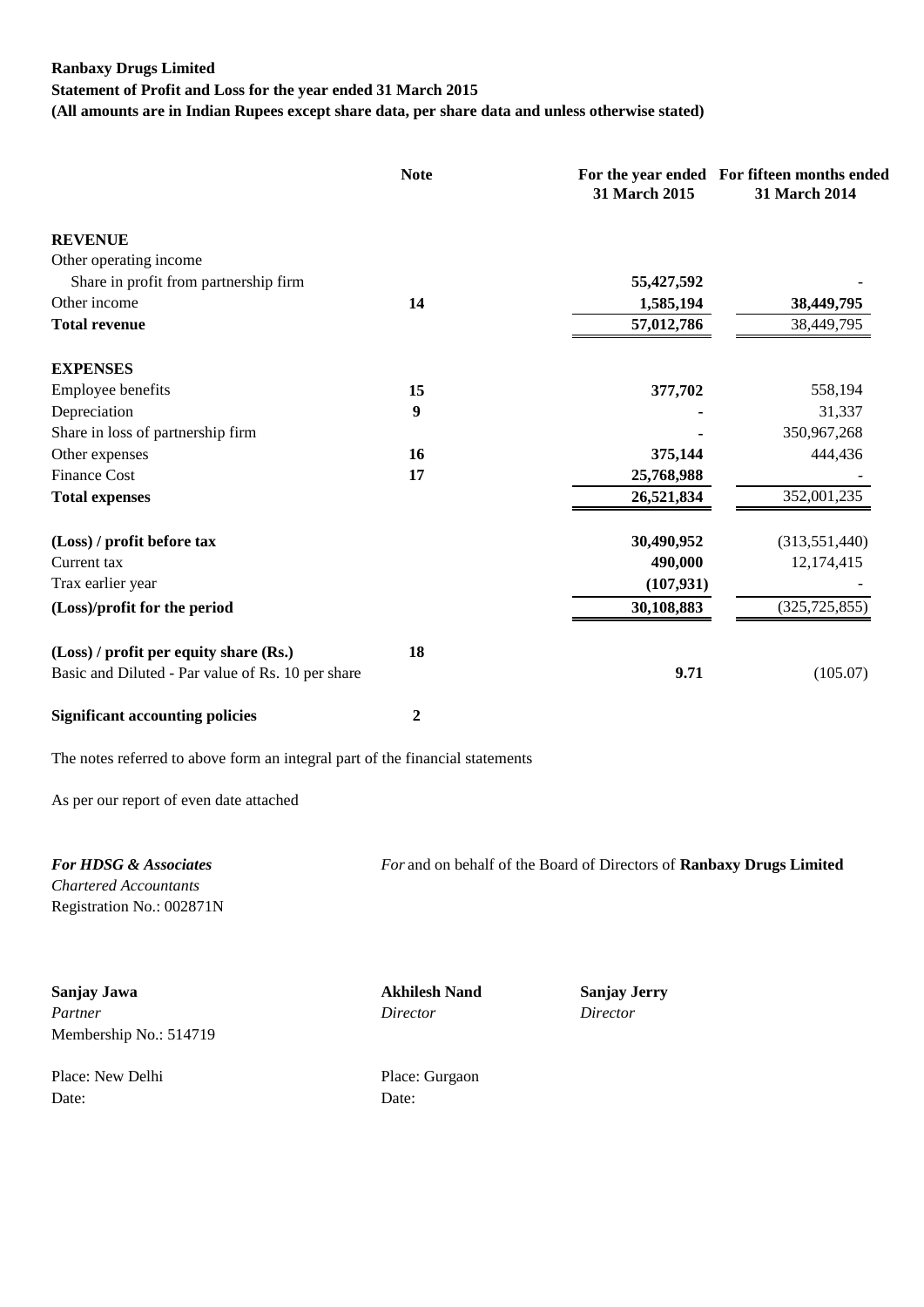**Cash Flow Statement for the year ended 31 March 2015 (All amounts are in Indian Rupees except share data, per share data and unless otherwise stated)**

|                                                                                            | 31 March 2015  | For the year ended For fifteen months ended<br>31 March 2014 |
|--------------------------------------------------------------------------------------------|----------------|--------------------------------------------------------------|
| A. Cash flows from operating activities                                                    |                |                                                              |
| (Loss) / profit before tax                                                                 | 30,490,952     | (313, 551, 440)                                              |
| Adjustments:                                                                               |                |                                                              |
| Depreciation                                                                               |                | 31,337                                                       |
| Interest income<br>Interest on Loan                                                        | (1,534,631)    | (38, 449, 795)                                               |
|                                                                                            | 25,735,061     |                                                              |
| Share of (profit)/ loss from partnership firm                                              | (55, 427, 592) | 350,967,268                                                  |
| Operating cash flows before working capital changes                                        | (736,210)      | (1,002,630)                                                  |
| Decrease in trade payables and other current liabilities                                   | (204, 977)     | (292, 748)                                                   |
| Net cash (used in) from operating activities                                               | (941, 187)     | (1,295,378)                                                  |
| <b>B.</b> Cash flows from investing activities                                             |                |                                                              |
| Realisation from investment in a partnership firm                                          | 279,720,000    | 279,972,000                                                  |
| Payment of consideration for acquisition of shares (refer to note 8)                       | (279,007,000)  | (1,495,000,000)                                              |
| Interest income on others                                                                  | 1,783,142      | 42,587,914                                                   |
| Income taxes paid                                                                          | (430,608)      | (11, 303, 889)                                               |
| Fixed deposits matured during the year                                                     | 20,000,000     | 37,800,000                                                   |
| Investment in fixed deposits                                                               | (10,800,000)   | (44,000,000)                                                 |
| Net cash generated from investing activities                                               | 11,265,534     | (1,189,943,975)                                              |
| C. Cash flows from financing activities                                                    |                |                                                              |
| (Payment)/proceeds of unsecured loan                                                       | (9,938,250)    | 300,000                                                      |
| Net cash flows generated from financing activities                                         | (9,938,250)    | 300,000                                                      |
|                                                                                            |                |                                                              |
| Net (decrease) / increase in cash and cash equivalents<br>$(A+B+C)$                        | 386,097        | (1,190,939,353)                                              |
| Cash and cash equivalents at the beginning of the year                                     | 1,519,100      | 1,192,458,453                                                |
| Cash and cash equivalents at the end of the period                                         | 1,905,197      | 1,519,100                                                    |
| Notes to Cash flow statement:                                                              |                |                                                              |
| 1 Components of cash and cash equivalents (Refer to note 13):<br><b>Balance with banks</b> |                |                                                              |
| - on current accounts                                                                      | 1,905,197      | 1,519,100                                                    |
| - on deposits account with original maturity of less than three months                     |                |                                                              |
| Cash and cash equivalents at the end of the period                                         | 1,905,197      | 1,519,100                                                    |
| Add: other bank balances                                                                   |                |                                                              |
| Fixed deposits with original maturity of more than three months but remaining              |                |                                                              |
| maturity of less than twelve months                                                        | 10,800,000     | 20,000,000                                                   |
| Cash and bank balances at the end of the year                                              | 12,705,197     | 21,519,100                                                   |

2 The Cash Flow Statement has been prepared in accordance with the 'Indirect Method' specified in Accounting Standard 3, Cash Flow Statement, notified by Central Government in the Companies (Accounting Standard) Rules, 2006.

\* Refer to note 3

The notes referred to above form an integral part of the financial statements

As per our report of even date attached

*Chartered Accountants*

*For HDSG & Associates For* and on behalf of the Board of Directors of **Ranbaxy Drugs Limited**

Registration No.: 002871N

**Sanjay Jawa Akhilesh Nand Sanjay Jerry** *Partner Director Director* Membership No.: 514719

Place: New Delhi Place: Gurgaon Date: Date: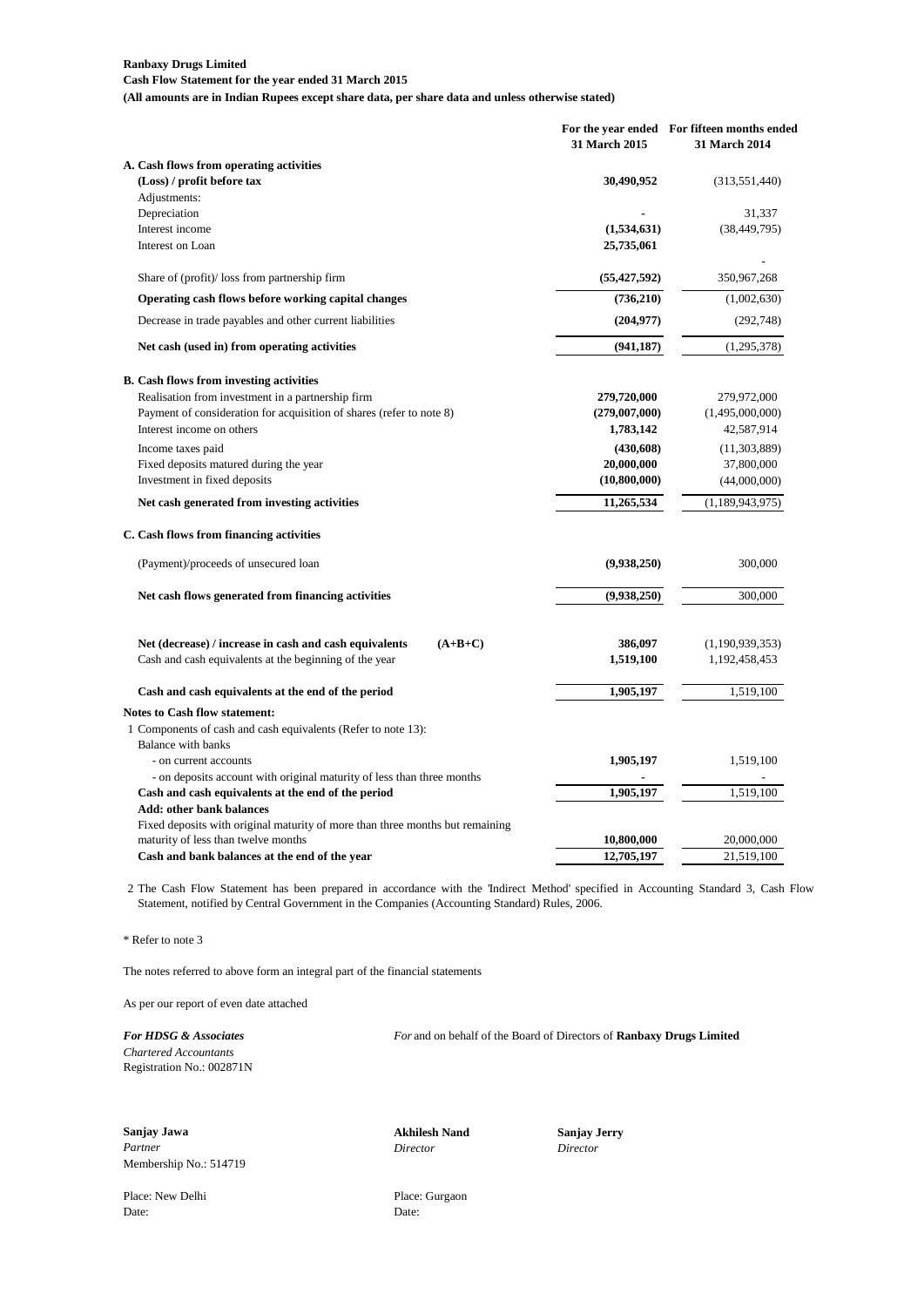**Notes to the financial statements for the year ended 31 March 2015**

**(All amounts are in Indian Rupees except share data, per share data and unless otherwise stated)**

#### **1 Company overview**

Ranbaxy Drugs Limited ('the Company') was set up in 1984 to carry on the business of dealing in pharmaceutical and related products. However, the Company has not commenced this business activity.

During the previous year, the Company had entered into a Scheme of amalgamation ("the Scheme") of the Company"s subsidiaries viz. Ranbaxy Drugs and Chemicals Company, Rexcel Pharmaceuticals Limited, Solus Pharmaceuticals Limited, Ranbaxy Life Sciences Research Limited and Ranbaxy SEZ Limited with itself under the provisions of Sections 391 to 394 read with other applicable provisions of the Companies Act 1956 which was approved by the Hon'ble High Courts of Delhi and Punjab & Haryana vide their order dated 7 December 2012 and 6 February 2013 respectively. The appointed date for the merger was 1 April 2012. The Scheme became effective on 9 May 2013 upon approval of the order of the Hon"ble High Courts of Delhi and Punjab & Haryana by Registrar of Companies at Chandigarh.

During the year, effective 24 March 2015, the erstwhile holding company namely Ranbaxy Laboratories Limited has been merged with Sun Pharmaceutical Industries Limited ("SPIL") and SPIL has now become the holding Company of the company.

#### **2 Significant accounting policies**

The accounting policies set out below have been applied consistently to the periods presented in these financial statements.

#### **a) Basis of preparation of financial statements**

These financial statements have been prepared and presented on the accrual basis of accounting and comply with the Accounting Standards prescribed in the Companies (Accounting Standards) Rules, 2006 issued by the Central Government, the other relevant provisions of the Companies Act, 2013 , pronouncements of the Institute of Chartered Accountants of India and other accounting principles generally accepted in India, to the extent applicable. The financial statements are presented in Indian rupees rounded off to the nearest rupees.

#### **b) Use of estimates**

The preparation of financial statements in conformity with Generally Accepted Accounting Principles (GAAP) requires management to make judgments, estimates and assumptions that affect the application of accounting policies and reported amounts of assets, liabilities, income and expenses and the disclosure of contingent liabilities on the date of the financial statements. Actual results could differ from those estimates. Estimates and underlying assumptions are reviewed on an ongoing basis. Any revision to accounting estimates is recognised prospectively in current and future periods.

#### **c) Current-non-current classification**

All assets and liabilities have been classified as current or non-current as per the Company's normal operating cycle and other criteria set out in the Schedule III to the Companies Act, 2013.

*Assets*

- An asset is classified as current when it satisfies any of the following criteria:
- a. it is expected to be realised in, or is intended for sale or consumption in, the Company's normal operating cycle;
- b. it is held primarily for the purpose of being traded;
- c. it is expected to be realised within 12 months after the reporting date; or
- d. it is cash or cash equivalent unless it is restricted from being exchanged or used to settle a liability for at least 12 months after the reporting date

#### *Liabilities*

- A liability is classified as current when it satisfies any of the following criteria:
- a. it is expected to be settled in the Company"s normal operating cycle;
- b. it is held primarily for the purpose of being traded;
- c. it is due to be settled within 12 months after the reporting date; or

d. the Company does not have an unconditional right to defer settlement of the liability for at least 12 months after the reporting date. Terms of a liability that could, at the option of the counterparty, result in its settlement by the issue of equity instruments do not affect its classification

Current assets/ liabilities include the current portion of non-current financial assets/ liabilities respectively. All other assets/ liabilities are classified as non-current.

#### **Operating cycle**

Operating cycle is the time between the acquisition of assets for processing and their realisation in cash or cash equivalents.

### **d) Fixed assets and depreciation**

#### *Tangible fixed assets*

Tangible fixed assets are carried at cost of acquisition less accumulated depreciation and impairment loss, if any. The cost of an item of tangible fixed asset comprises its purchase price, including import duties and other non-refundable taxes or levies and any directly attributable cost of bringing the asset to its working condition for its intended use; any trade discounts and rebates are deducted in arriving at the purchase price. Advances paid towards acquisition of tangible fixed assets outstanding at each Balance Sheet date, are shown under long-term loans and advances and cost of assets not ready for intended use before the period end, are shown as capital work-in-progress.

Cost of tangible fixed assets (net of residual value) is depreciated on straight-line method as per the useful life prescribed in Schedule II to the Companies Act, 2013

Depreciation is provided on a pro-rata basis i.e.from the date of acquisition/ installation. Tangible fixed assets, costing individually Rs. 5,000 or less, are depreciated fully in the year of capitalization.

A tangible fixed asset is eliminated from the financial statements on disposal or when no further benefit is expected from its use and disposal. Assets retired from active use and held for disposal are stated at the lower of their net book value and net realisable value and shown under "Other current assets".

Losses arising from retirement or gains or losses arising from disposal of fixed assets which are carried at cost are recognised in the Statement of Profit and Loss.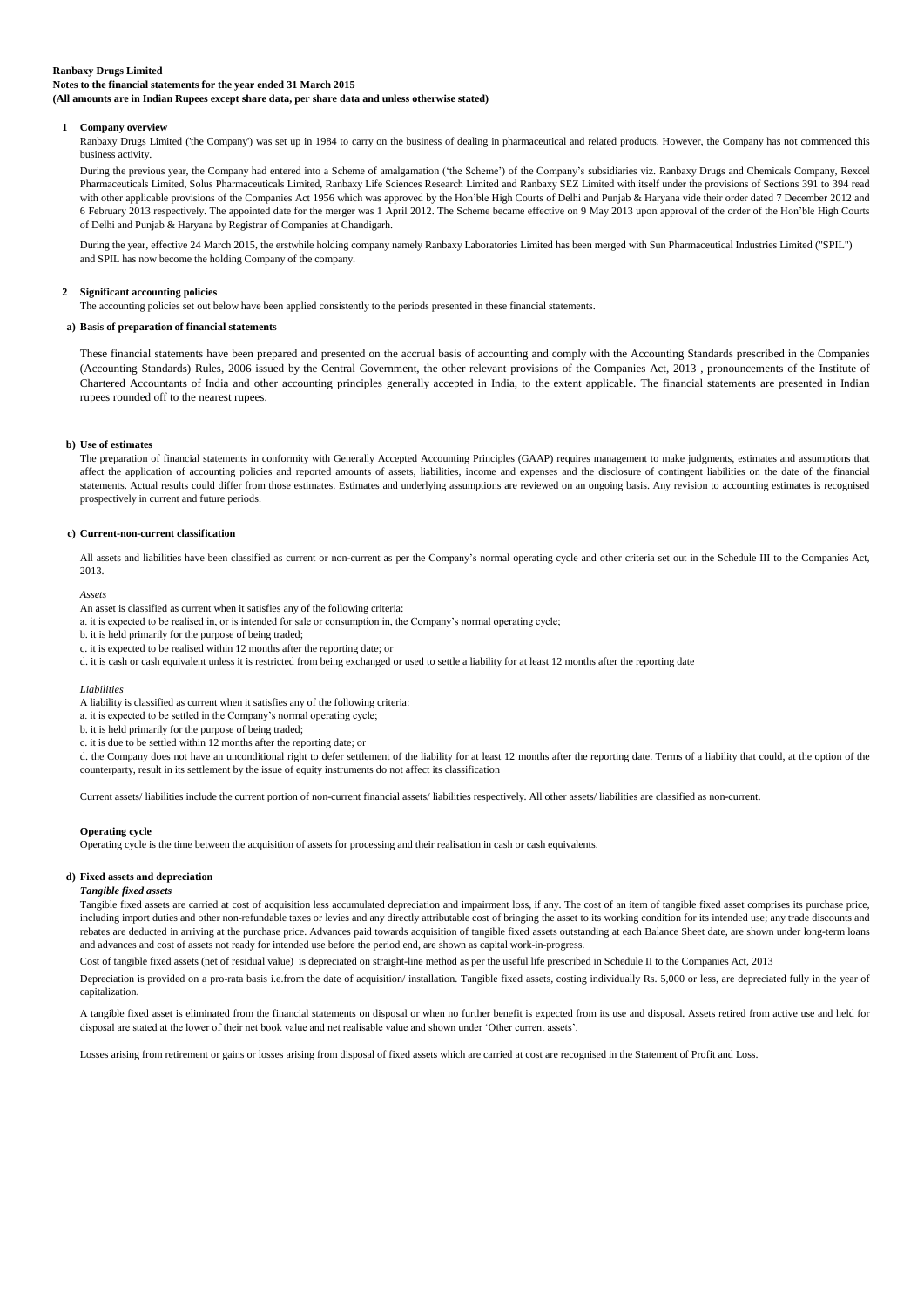**Notes to the financial statements for the year ended 31 March 2015**

**(All amounts are in Indian Rupees except share data, per share data and unless otherwise stated)**

#### **e) Impairment**

Fixed assets (tangible) are reviewed at each reporting date to determine if there is any indication of impairment. For assets in respect of which any such indication exists and for intangible assets mandatorily tested annually for impairment, the asset's recoverable amount is estimated. An impairment loss is recognised if the carrying amount of an asset exceeds its recoverable amount.

For the purpose of impairment testing, assets are grouped together into the smallest group of assets (Cash Generating Unit or CGU) that generates cash inflows from continuing use that are largely independent of the cash inflows of other assets or CGUs.

The recoverable amount of an asset is the greater of its value in use and its net selling price. In assessing value in use, the estimated future cash flows are discounted to their present value using a pre-tax discount rate that reflects current market assessments of the time value of money and the risks specific to the asset.

Impairment losses are recognised in Statement of Profit and Loss.

An impairment loss is reversed only to the extent that the asset's carrying amount does not exceed the carrying amount that would have been determined net of depreciation or amortisation, if no impairment loss had been recognised.

#### **f) Investments**

Investments that are readily realisable and intended to be held for not more than a year from the date of acquisition are classified as current investments. All other investments are classified as long-term investments. However, that part of long term investments which is expected to be realised within 12 months after the reporting date is also presented under 'current assets' as "current portion of long term investments" in consonance with the current/non-current classification scheme of Schedule III.

Long-term investments (including current portion thereof) are carried at cost less any other-than-temporary diminution in value, determined separately for each individual investment.

Current investments are carried at the lower of cost and fair value. The comparison of cost and fair value is done separately in respect of each category of investments i.e., equity shares, preference shares, convertible debentures etc.

Any reductions in the carrying amount and any reversals of such reductions are charged or credited to the Statement of Profit and Loss.

Investment in the capital of a partnership firm is shown by reference to the capital of the firm on the Balance Sheet date. The Company"s share of profit or loss in a partnership firm is recognised in the Statement of Profit and Loss as and when it accrues i.e. when it is computed and credited or debited to the capital/ current/ any other account of the Company in the books of the partnership firm.

#### **g) Revenue recognition**

Share of profit from an investment in a partnership firm is recognized on an accrual basis.

Interest income is recognised on a time proportion basis taking into account outstanding and the interest rate applicable.

#### **h) Cash and cash equivalents**

Cash and cash equivalents comprise cash balances on hand, cash balance with bank, and highly liquid investments with original maturities, at the date of purchase/ investment, of three months or less.

#### **i) Income taxes**

Income-tax expense comprises current tax (i.e. amount of tax for the period determined in accordance with the income tax law) and deferred tax charge or credit (reflecting the tax effects of timing differences between accounting income and taxable income for the period). Income tax expense is recognised in the Statement of Profit and Loss except that tax expense related to items recognised directly in reserves is also recognised in those reserves.

Current tax is measured at the amount expected to be paid to (recovered from) the taxation authorities, using the applicable tax rates and tax laws. Deferred tax is recognised in respect of timing differences between taxable income and accounting income i.e. differences that originate in one period and are capable of reversal in one or more subsequent periods. The deferred tax charge or credit and the corresponding deferred tax liabilities or assets are recognised using the tax rates and tax laws that have been enacted or substantively enacted by the Balance Sheet date. Deferred tax assets are recognised only to the extent there is reasonable certainty that the assets can be realised in future; however, where there is unabsorbed depreciation or carried forward loss under taxation laws, deferred tax assets are recognised only if there is a virtual certainty supported by convincing evidence that sufficient future taxable income will be available against which such deferred tax assets can be realised. Deferred tax assets are reviewed as at each balance sheet date and written down or written-up to reflect the amount that is reasonably/virtually certain (as the case may be) to be realised.

#### **j) Employee benefits**

#### *Short - term employee benefits*

All employee benefits payable / available within twelve months of rendering the service are classified as short-term employee benefits. Benefits such as salaries, wages and bonus etc., are recognised in the Statement of Profit and Loss in the period in which the employee renders the related service.

#### *Provident fund*

In respect of employees, the Company makes specified monthly contribution towards the employees'' provident fund to the provident fund trust administered by the parent Company.

#### **k) Earnings per share ( 'EPS' )**

Basic earnings/ (loss) per share are calculated by dividing the net profit/ (loss) for the period attributable to equity shareholders by the weighted average number of equity shares outstanding during the period. The weighted average number of equity shares outstanding during the period is adjusted for events of bonus issue and share split. For the purpose of calculating diluted earnings/ (loss) per share, the net profit or loss for the period attributable to equity shareholders and the weighted average number of shares outstanding during the period are adjusted for the effects of all dilutive potential equity shares. The dilutive potential equity shares are deemed converted as of the beginning of the period, unless they have been issued at a later date.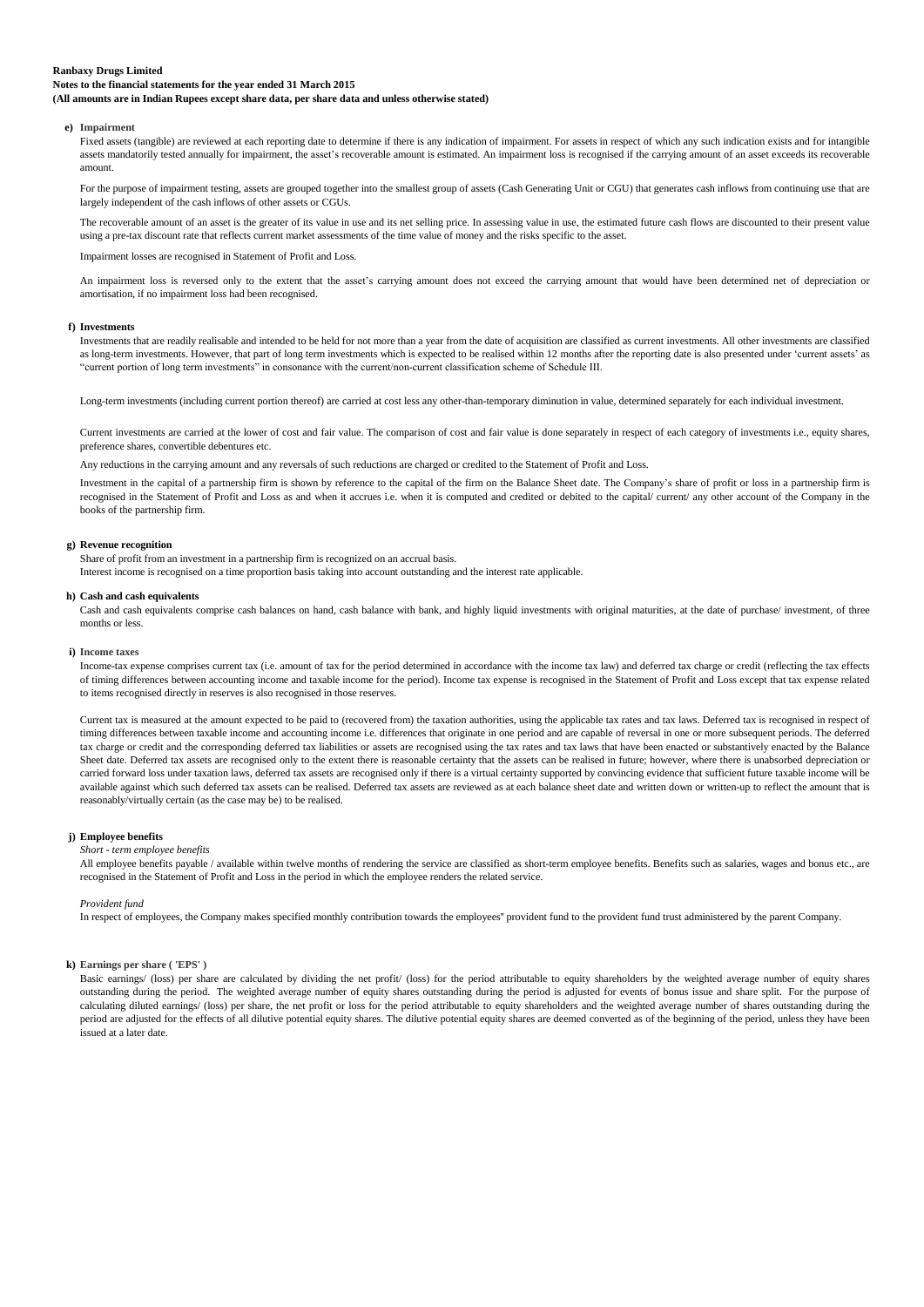**Notes to the financial statements for the year ended 31 March 2015**

**(All amounts are in Indian Rupees except share data, per share data and unless otherwise stated)**

## **l) Provisions**

A provision is recognised if, as a result of a past event, the Company has a present obligation that can be estimated reliably, and it is probable that an outflow of economic benefits will be required to settle the obligation. Provisions are recognised at the best estimate of the expenditure required to settle the present obligation at the Balance Sheet date. The provisions are measured on an undiscounted basis.

## **m) Contingent liabilities and contingent assets**

A contingent liability exists when there is a possible but not probable obligation, or a present obligation that may, but probably will not, require an outflow of resources, or a present obligation whose amount cannot be estimated reliably. Contingent liabilities do not warrant provisions, but are disclosed unless the possibility of outflow of resources is remote. Contingent assets are neither recognised nor disclosed in the financial statements. However, contingent assets are assessed continually and if it is virtually certain that an inflow of economic benefits will arise, the asset and related income are recognised in the period in which the change occurs.

#### **n) Amalgamation in the nature of merger**

The Company accounts for all amalgamations in nature of merger using the "pooling of interest method" as prescribed in Accounting Standard 14: Accounting for Amalgamations. Assets and liabilities acquired of the transferor company have been recognised at their respective book values.

(This space has been intentionally left blank)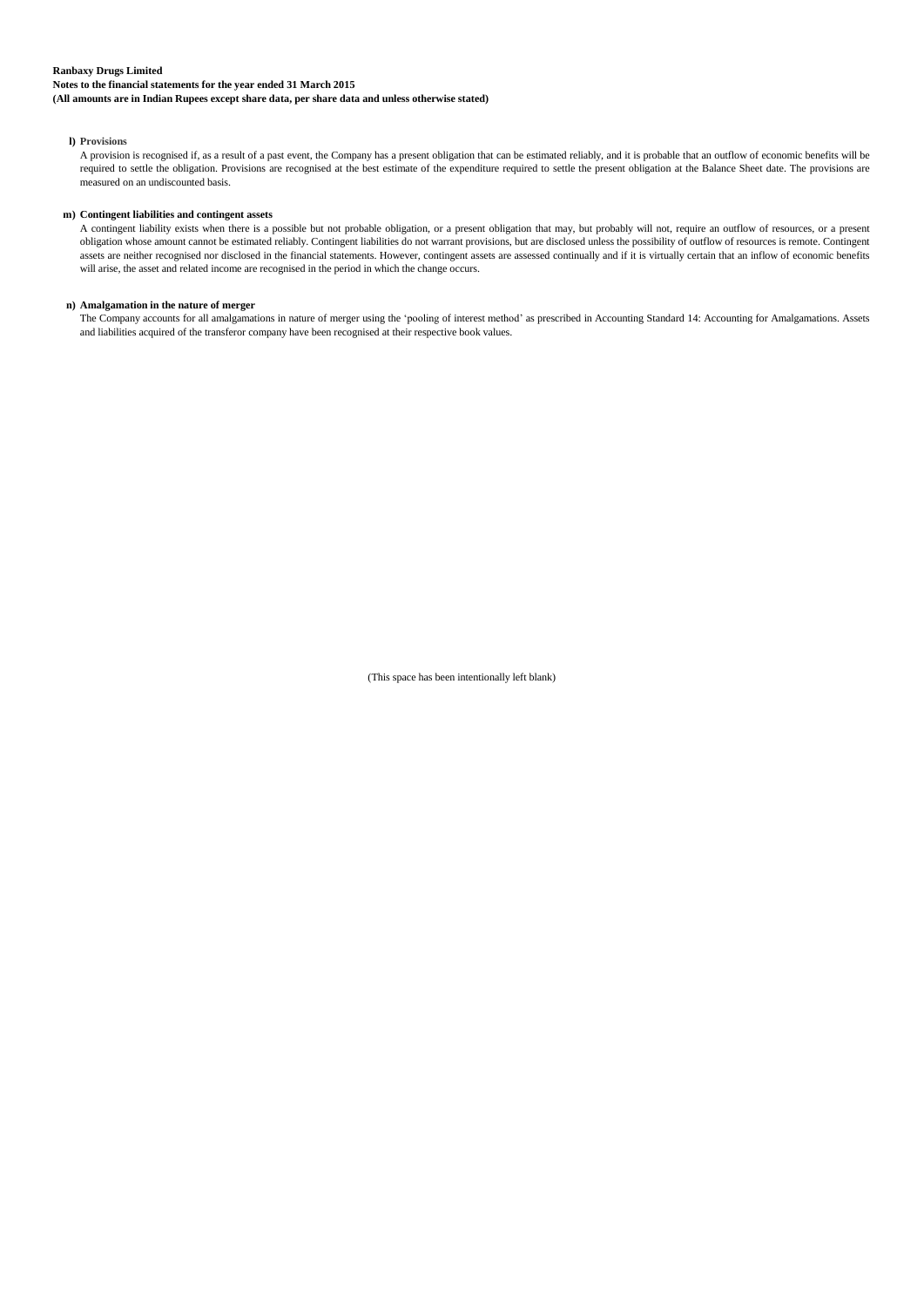**Notes to the financial statements for the year ended 31 March 2015 (All amounts are in Indian Rupees except share data, per share data and unless otherwise stated)**

**3 Share capital As at As at 31 March 2015 31 March 2014 Authorised\*** 79,050,000 (previous year 79,050,000) equity shares of Rs. 10 each **790,500,000** 790,500,000 21,000,000 (previous year 21,000,000) preference shares of Rs. 10 each **210,000,000** 210,000,000 **210,000,000** 210,000,000

| Issued, subscribed and fully paid up                                                            |            |
|-------------------------------------------------------------------------------------------------|------------|
| 3,100,020 (previous year 3,100,020) equity shares of Rs. 10 each<br>31,000,200                  | 31,000,200 |
| 250 (previous year 250) 10% Non-cumulative redeemable preference shares of Rs. 10 each<br>2.500 | 2,500      |

## **a. Reconciliation of shares outstanding at the beginning and at the end of the reporting period**

|                                                                              | As at 31 March 2015 |               | As at 31 March 2014 |            |
|------------------------------------------------------------------------------|---------------------|---------------|---------------------|------------|
|                                                                              | <b>Number</b>       | Amount        | <b>Number</b>       | Amount     |
| Equity shares of Rs. 10 each fully paid up                                   |                     |               |                     |            |
| At the commencement and end of the year                                      | 3.100.020.00        | 31,000,200,00 | 3,100,020           | 31,000,200 |
|                                                                              | 3.100.020.00        | 31,000,200,00 | 3,100,020           | 31,000,200 |
| 10% Non-cumulative redeemable preference shares of Rs. 10 each fully paid up |                     |               |                     |            |
| At the commencement and end of the year                                      | 250.00              | 2.500.00      | 250                 | 2.500      |
|                                                                              | 250.00              | 2,500.00      | 250                 | 2.500      |

 **1,000,500,000** 1,000,500,000

**31,002,700** 31,002,700

#### **b. Rights, preferences and restrictions attached to class of shares**

*Equity Shares*

The Company has a single class of equity shares which are issued, subscribed and fully paid up. Accordingly, all equity shares rank equally with regard to dividends and share in the Company's residual assets. The equity shares are entitled to receive dividend as declared from time to time. The voting rights of an equity shareholder on show of hand or through proxy shall be in proportion to his share of the paid-up equity capital of the<br>Co equity shares held.

*Preference Shares*

10% non-cumulative redeemable preference shares of Rs. 10 each are held by Sun Pharmacetical Industries Limited ( Erstwhile Ranbaxy Laboratories Limited), the holding company and are redeemable after expiry of 10 years from the date of allotment in May 2008. The holders of these shares are entitled to a non-cumulative dividend of 10%.

Preference shares carry a preferential right as to dividend over equity shareholders. Where dividend on non-cumulative preference shares is not declared for a financial year, the entitlement for that year lapses. However, ending with the financial year preceding the meeting. In the event of liquidation, preference shareholders have a preferential right over equity shareholders to be repaid to the extent of capital paid-up and dividend in ar on such shares.

#### **c. Shares held by holding company and/ or their subsidiaries/ associates**

| As at 31 March 2015 |               | As at 31 March 2014 |            |
|---------------------|---------------|---------------------|------------|
| <b>Number</b>       | Amount        | <b>Number</b>       | Amount     |
|                     |               |                     |            |
| 3.100.020.00        | 31,000,200,00 | 3.100.020           | 31,000,200 |
| 3,100,020.00        | 31,000,200,00 | 3,100,020           | 31,000,200 |
|                     |               |                     |            |
|                     |               |                     |            |
| 250.00              | 2,500.00      | 250                 | 2.500      |
| 250.00              | 2.500.00      | 250                 | 2.500      |
|                     |               |                     |            |

Erstwhile Ranbaxy Laboratories Limited, pursuant to the Scheme of Arrangement ('Scheme') u/s 391 and 394 of the Companies Act, 1956, has been amalgamated into Sun Pharmaceutical Industries Limited ("the Company") w.e.f. 1 April 2014 vide approval by the Hon'ble High Court and filings made by Ranbaxy and the Company with the respective Registrar of Companies on March 24, 2015. Post-merger, Ranbaxy Laboratories<br>Limited ('Di

#### **d. Particulars of shareholders holding more than 5% shares of a class of shares**

|                                                                                          | As at 31 March 2015 |                             | As at 31 March 2014 |                           |
|------------------------------------------------------------------------------------------|---------------------|-----------------------------|---------------------|---------------------------|
|                                                                                          | <b>Number</b>       | $%$ holding in<br>the class | <b>Number</b>       | % holding in the<br>class |
| Equity shares of Rs. 10 each fully paid up held by:                                      |                     |                             |                     |                           |
| Sun Pharmaceutical Industries Limited the holding company (w.e.f. 24 March 2015, Ranbaxy | 3.100.020.00        | 100.00                      | 3.100.020           | 100                       |
| Laboratories Limited till 23 March 2015), along with its nominees                        | 3.100.020.00        | 100.00                      | 3,100,020           | 100                       |
|                                                                                          |                     |                             |                     |                           |
|                                                                                          |                     |                             |                     |                           |
| 10% Non-cumulative redeemable preference shares of Rs. 10 each fully paid up             |                     |                             |                     |                           |
| Sun Pharmaceutical Industries Limited the holding company (w.e.f. 24 March 2015, Ranbaxy | 250.00              | 100.00                      | 250                 | 100                       |
| Laboratories Limited till 23 March 2015), along with its nominees                        | 250.00              | 100.00                      | 250                 | 100                       |

e. During the five years immediately preceding the current period and previous year, neither any bonus shares or shares issued for consideration other than cash that have been issued nor any shares that have been bought ba

| 4 | <b>Reserves and surplus</b>                            | As at<br>31 March 2015 | As at<br>31 March 2014 |
|---|--------------------------------------------------------|------------------------|------------------------|
|   | General reserve                                        |                        |                        |
|   | Balance at the beginning of the year                   | 1,819,592,113          | 1,819,592,113          |
|   | Less: Adjustment of Depreciation (Companies Act, 2013) | 66,223                 |                        |
|   | Balance at the end of the year                         | 1,819,525,890          | 1,819,592,113          |
|   | (Deficit)/surplus in the Statement of Profit and Loss  |                        |                        |
|   | Balance at the beginning of the year                   | (150, 454, 182)        | 175,271,673            |
|   | Add: (Loss) / Profit for the year                      | 30,108,883             | (325, 725, 855)        |
|   | Balance at the end of the year                         | (120, 345, 299)        | (150, 454, 182)        |
|   |                                                        | 1,699,180,591          | 1,669,137,931          |
|   | <b>Short-term borrowings</b>                           | As at                  | As at                  |
|   |                                                        | 31 March 2015          | 31 March 2014          |
|   | Inter-corporate deposits (unsecured)                   |                        | 9,938,250              |
|   |                                                        |                        | 9,938,250              |
|   |                                                        |                        |                        |

The Company has taken Inter-Corporate Deposits from Sun Pharmaceutical Industries Limited (Erstwhile Ranbaxy Laboratories Limited), the holding company.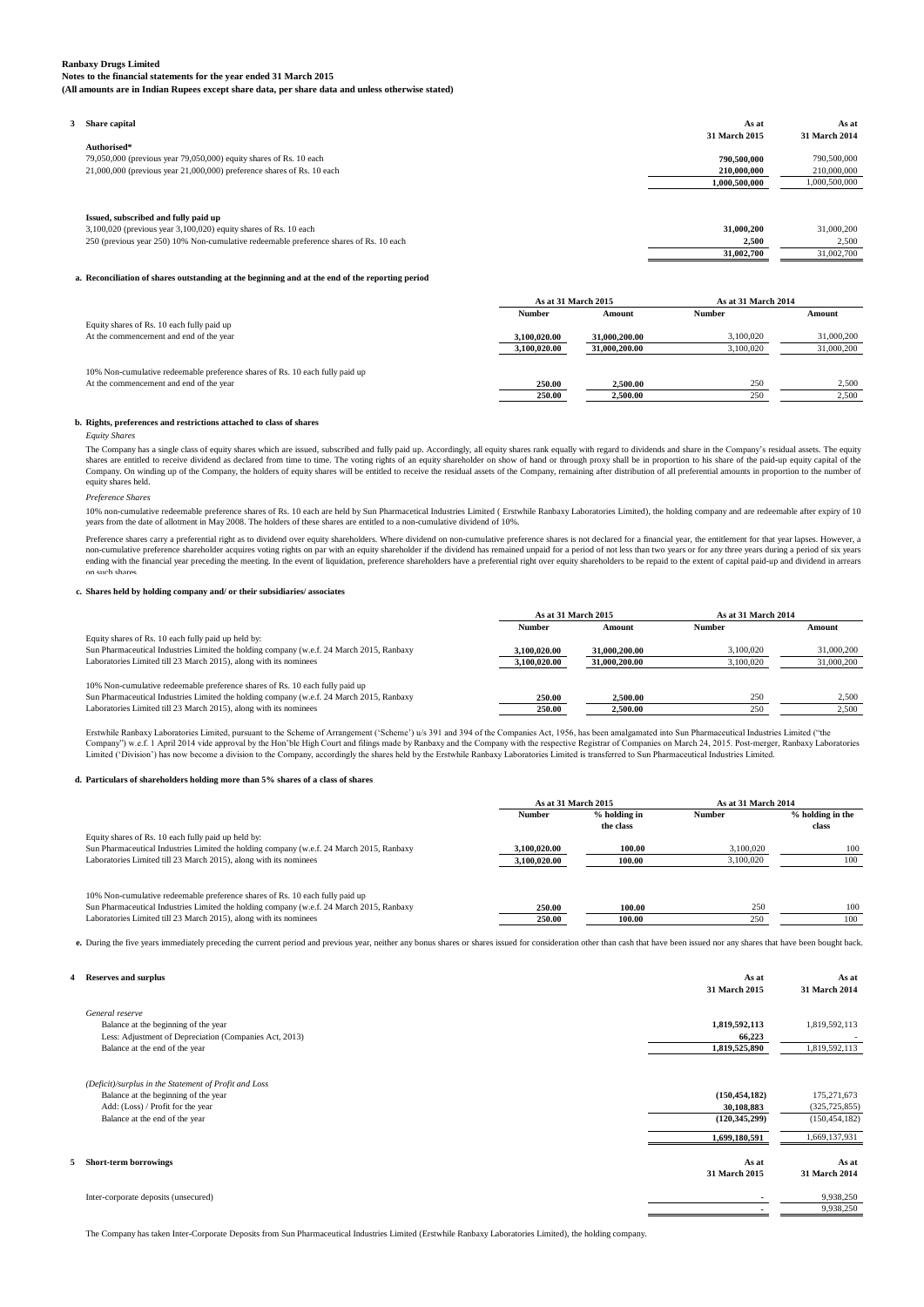**Notes to the financial statements for the year ended 31 March 2015 (All amounts are in Indian Rupees except share data, per share data and unless otherwise stated)**

| <b>Trade payables</b> | As at<br>31 March 2015 | As at<br>31 March 2014 |
|-----------------------|------------------------|------------------------|
| Trade payables *      | 28,090                 | 210,113                |
|                       | 28,090                 | 210,113                |
|                       |                        |                        |

\* The Ministry of Micro, Small and Medium Enterprises has issued an Office Memorandum dated 26 August 2008 which recommends that the Micro and Small Enterprises should mention in their correspondence with its<br>customers the

|                           | As at         | As at         |
|---------------------------|---------------|---------------|
|                           | 31 March 2015 | 31 March 2014 |
| Other current liabilities |               |               |
| Other payables            |               |               |
| Statutory liabilities     | 2,573,506     | 22,954        |
| Interest on Loan          | 23,161,555    | $\sim$        |
| Other payable #           | . .           | 279,007,000   |
|                           | 25,735,061    | 279,029,954   |
|                           |               |               |

# Represents consideration payable to Sun Pharmaceutical Industries Limited ( **erstwhile Ranbaxy Laboratories Limited**) for acquisition of the shares of Ranbaxy Drugs and Chemicals Company, Ranbaxy Life Sciences<br>Research L

|    |                                                                                      |                      | Long-term              |                        | Short-term             |                        |
|----|--------------------------------------------------------------------------------------|----------------------|------------------------|------------------------|------------------------|------------------------|
| 8  | <b>Provisions</b>                                                                    |                      | As at<br>31 March 2015 | As at<br>31 March 2014 | As at<br>31 March 2015 | As at<br>31 March 2014 |
|    |                                                                                      |                      |                        |                        |                        |                        |
|    | Provision for income tax [net of advance tax and tax deducted at source              |                      |                        |                        |                        |                        |
|    | amounting to Rs. 9,415,260 (previous year 14,102,974)]                               |                      |                        |                        | 785,540                | 779,801                |
|    |                                                                                      |                      |                        | $\overline{a}$         | 785,540                | 779,801                |
| 9  | <b>Tangible fixed assets</b>                                                         |                      |                        |                        |                        |                        |
|    | <b>Particulars</b>                                                                   | <b>Freehold Land</b> | <b>Furniture and</b>   | Office                 | <b>Computers</b>       | Total                  |
|    |                                                                                      |                      | <b>Fixture</b>         | equipments             |                        |                        |
|    | <b>Gross block</b>                                                                   |                      |                        |                        |                        |                        |
|    | Balance as at 1 January 2013                                                         | 2,674,640            | 547,272.00             | 547,390.00             | 2,375,036              | 6,144,338              |
|    | Balance as at 31 March 2014                                                          | 2,674,640            | 547,272.00             | 547,390.00             | 2,375,036              | 6,144,338              |
|    | Balance as at 1 April 2014                                                           | 2,674,640            | 547,272.00             | 547,390.00             | 2,375,036              | 6,144,338              |
|    | Balance as at 31 March 2015                                                          | 2,674,640            | 547,272.00             | 547,390.00             | 2,375,036              | 6,144,338              |
|    |                                                                                      |                      |                        |                        |                        |                        |
|    | <b>Depreciation</b>                                                                  |                      |                        |                        |                        |                        |
|    | Balance as at 1 January 2013                                                         |                      | 546,640.00             | 424,606.00             | 2,375,036              | 3,346,282              |
|    | Depreciation for the period                                                          |                      | 632.00                 | 30,705.00              |                        | 31,337                 |
|    | Balance as at 31 March 2014                                                          |                      | 547,272.00             | 455,311.00             | 2,375,036              | 3,377,619              |
|    | Balance as at 1 April 2014                                                           |                      | 547,272.00             | 455,311.00             | 2,375,036              | 3,377,619              |
|    | Impact on Depreciation (Schedule-II) charged to Opening Reserve                      |                      |                        | 66,223.00              |                        | 66,223                 |
|    | Depreciation for the year                                                            |                      |                        |                        |                        |                        |
|    | Balance as at 31 March 2015                                                          |                      | 547,272                | 521,534                | 2,375,036              | 3,443,842              |
|    | Net block                                                                            |                      |                        |                        |                        |                        |
|    | As at 31 March 2014                                                                  | 2,674,640            |                        | 92,079                 |                        | 2,766,719              |
|    | As at 31 March 2015                                                                  | 2,674,640            |                        | 25,856                 |                        | 2,700,496              |
|    |                                                                                      |                      |                        |                        |                        |                        |
| 10 | Non-current investments<br>(Valued at cost unless stated otherwise)                  |                      |                        |                        | As at<br>31 March 2015 | As at<br>31 March 2014 |
|    | <b>Trade</b>                                                                         |                      |                        |                        |                        |                        |
|    | Other non-current investments                                                        |                      |                        |                        |                        |                        |
|    | <b>Unquoted investments</b><br>Investment in equity instruments                      |                      |                        |                        |                        |                        |
|    | 100 (previous year 100) equity shares of Gufic Pharma Limited, a subsidiary of SPIL, |                      |                        |                        |                        |                        |
|    | of Rs. 100 each, fully paid-up, acquired pursuant to scheme of amalgamation*         |                      |                        |                        | 14,649,300             | 14,649,300             |
|    | Investment in a partnership firm                                                     |                      |                        |                        |                        |                        |
|    |                                                                                      |                      |                        |                        | 1,949,294,584          | 2,580,233,852          |
|    | Opening balance<br>Add: Share of (Loss) /profit from partnership firm for the year   |                      |                        |                        | 55,427,592             | (350,967,268)          |
|    | Less: Withdrawal from partnership firm                                               |                      |                        |                        | 279,720,000            | 279,972,000            |
|    |                                                                                      |                      |                        |                        | 1,725,002,176          | 1,949,294,584          |
|    |                                                                                      |                      |                        |                        | 1,739,651,476          | 1,963,943,884          |
|    |                                                                                      |                      |                        |                        |                        |                        |
|    | Name of partner and share of profits/(loss) (%):                                     |                      | As at 31 March 2015    |                        | As at 31 March 2014    |                        |
|    |                                                                                      |                      | Capital                | % Share in             | Capital                | % Share in             |
|    |                                                                                      |                      | contribution           | profits                | contribution           | profits                |
|    | Name, capital and profits sharing ratio of the partners :<br>Ranbaxy Drugs Limited   |                      | 1,725,002,176          | 99.90                  | 1,949,294,584          | 99.90                  |
|    | Gufic Pharma Limited                                                                 |                      | 3,053,041              | 0.10                   | 3,053,041              | 0.10                   |
|    | <b>Total capital of Solrex Pharmaceuticals Company</b>                               |                      | 1,728,055,217          | 100.00                 | 1,952,347,625          | 100.00                 |
|    |                                                                                      |                      |                        |                        |                        |                        |

Aggregate book value of unquoted non-current investments (net of provision for other-than-temporary diminution) 1,739,651,476 1,963,943,884<br>Aggregate provision for other-than-temporary diminution in value of non-current in

Aggregate carrying amount of 'long-term investments' within the meaning of Accounting standard 13 "Accounting for Investments". 1,739,651,476 1,963,943,884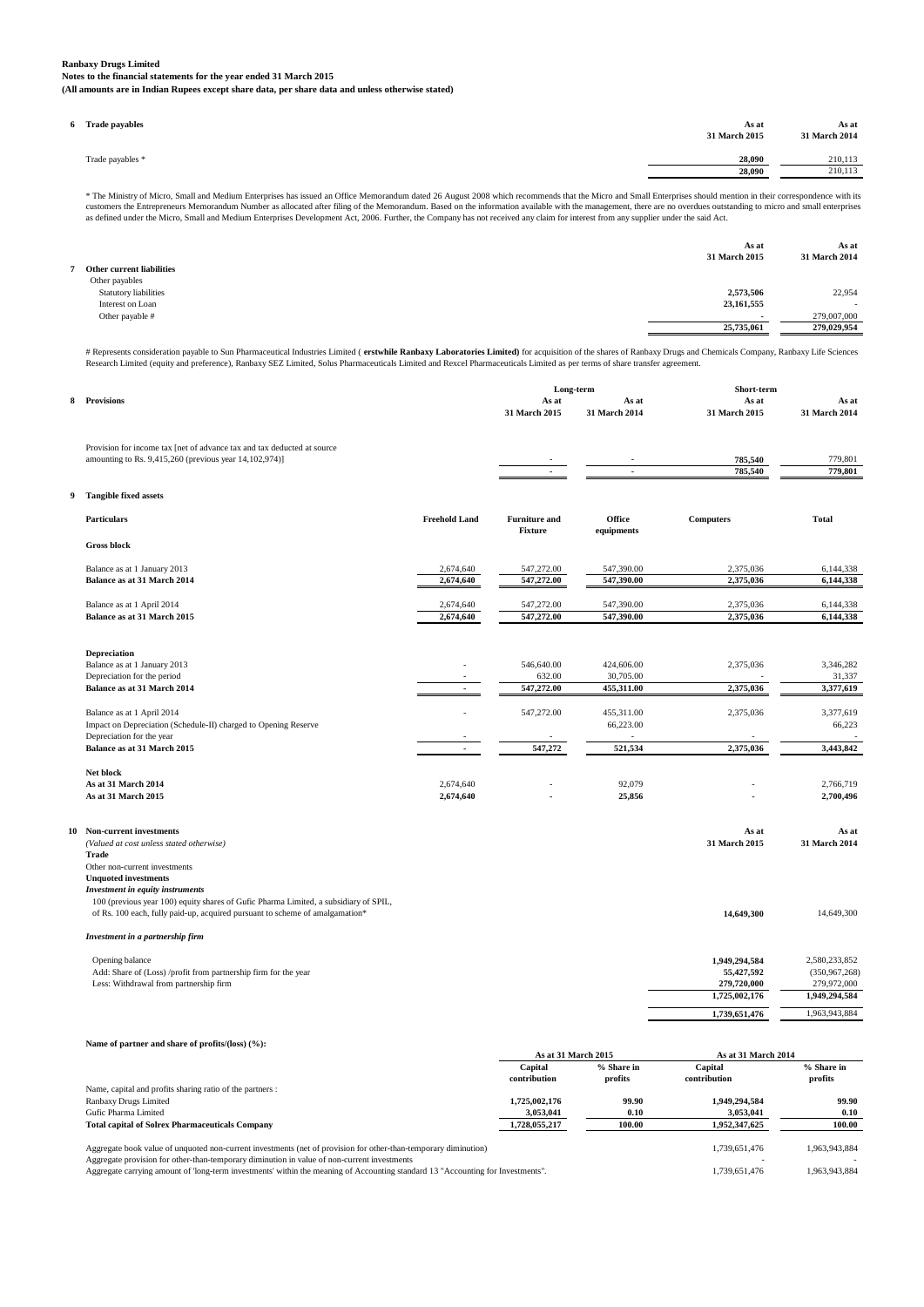**Notes to the financial statements for the year ended 31 March 2015 (All amounts are in Indian Rupees except share data, per share data and unless otherwise stated)**

| 11 Long-term loans and advances                                                                                                      | Non-current portion |               | <b>Current portion</b>              |                                 |
|--------------------------------------------------------------------------------------------------------------------------------------|---------------------|---------------|-------------------------------------|---------------------------------|
| (Unsecured and considered good)                                                                                                      | As at               | As at         | As at                               | As at                           |
|                                                                                                                                      | 31 March 2015       | 31 March 2014 | 31 March 2015                       | 31 March 2014                   |
|                                                                                                                                      |                     |               |                                     |                                 |
| To parties other than related parties<br>Advance tax and tax deducted at source [net of provision for tax amounting to               | 1,430,667.00        | 1,376,389.00  |                                     |                                 |
| Rs. 32,685,742(previous year Rs. 37,589,573)]                                                                                        |                     |               |                                     |                                 |
|                                                                                                                                      | 1,430,667.00        | 1,376,389.00  |                                     |                                 |
|                                                                                                                                      |                     |               |                                     |                                 |
|                                                                                                                                      |                     |               |                                     |                                 |
|                                                                                                                                      |                     |               | As at<br>31 March 2015              | As at<br>31 March 2014          |
| 12 Cash and bank balances                                                                                                            |                     |               |                                     |                                 |
|                                                                                                                                      |                     |               |                                     |                                 |
| Cash and cash equivalents                                                                                                            |                     |               |                                     |                                 |
| - Balance with banks                                                                                                                 |                     |               |                                     |                                 |
| On current accounts@<br>On deposits account (with original maturity of three months or less)@                                        |                     |               | 1,905,197                           | 1,519,100                       |
|                                                                                                                                      |                     |               |                                     |                                 |
| - Other bank balances@                                                                                                               |                     |               | 10,800,000                          | 20,000,000                      |
|                                                                                                                                      |                     |               | 12,705,197                          | 21,519,100                      |
| @ Details of bank balances/ deposits                                                                                                 |                     |               |                                     |                                 |
| Bank balances available on demand/ deposit with original maturity of three months or less included under 'Cash and cash equivalents' |                     |               | 1,905,197                           | 1,519,100                       |
| Bank deposits due to mature within twelve months of the reporting date included under 'Other bank balances'                          |                     |               | 10,800,000<br>12,705,197            | 20,000,000<br>21,519,100        |
|                                                                                                                                      |                     |               |                                     |                                 |
|                                                                                                                                      |                     |               | As at                               | As at                           |
| 13 Other current assets                                                                                                              |                     |               | 31 March 2015                       | 31 March 2014                   |
| (Unsecured and considered good)                                                                                                      |                     |               |                                     |                                 |
|                                                                                                                                      |                     |               |                                     |                                 |
| Interest accrued but not due on deposit accounts                                                                                     |                     |               | 244,146                             | 492,657                         |
|                                                                                                                                      |                     |               | 244,146                             | 492,657                         |
|                                                                                                                                      |                     |               | For the year ended<br>31 March 2015 | For the fifteen<br>months ended |
|                                                                                                                                      |                     |               |                                     | 31 March 2014                   |
| 14 Other income                                                                                                                      |                     |               |                                     |                                 |
| Interest income on                                                                                                                   |                     |               |                                     |                                 |
| Others-deposits                                                                                                                      |                     |               | 1,534,631                           | 38,449,795                      |
| Excess provision w/back                                                                                                              |                     |               | 50,563                              |                                 |
|                                                                                                                                      |                     |               | 1,585,194                           | 38,449,795                      |
|                                                                                                                                      |                     |               |                                     |                                 |
| 15 Employee benefits                                                                                                                 |                     |               |                                     |                                 |
| Salaries, wages and bonus                                                                                                            |                     |               | 355,501                             | 522,773                         |
| Contribution to provident and other funds                                                                                            |                     |               | 22,201<br>377,702                   | 35,421<br>558,194               |
|                                                                                                                                      |                     |               |                                     |                                 |
| 16 Other expenses                                                                                                                    |                     |               |                                     |                                 |
| Legal and professional fees *                                                                                                        |                     |               | 354,664                             | 276,414                         |
| Rates and taxes                                                                                                                      |                     |               | 12,000                              | 4,800                           |
| <b>Bank</b> charges                                                                                                                  |                     |               | 533                                 | 2,612                           |
| Donation and contribution                                                                                                            |                     |               |                                     | 100,000                         |
| Printing and stationary                                                                                                              |                     |               | 7,947                               | 15,225                          |
| Miscellaneous expenses                                                                                                               |                     |               | 375,144                             | 45,385<br>444,436               |
| * Include payment to auditors (including service tax)                                                                                |                     |               |                                     |                                 |
| As auditor                                                                                                                           |                     |               |                                     |                                 |
| Statutory audit                                                                                                                      |                     |               | 28,090                              | 168,540                         |
| Tax audit                                                                                                                            |                     |               |                                     | 56,180                          |
|                                                                                                                                      |                     |               | 28,090                              | 224,720                         |
| 17 Finance Cost                                                                                                                      |                     |               |                                     |                                 |
| Interest on loan *                                                                                                                   |                     |               | 25,735,061                          |                                 |
| Interest u/s 234B & 234C                                                                                                             |                     |               | 33,927                              |                                 |
|                                                                                                                                      |                     |               | 25,768,988                          | $\sim$                          |
|                                                                                                                                      |                     |               |                                     |                                 |
| * Represents interest on loan payable to Sun Pharmaceutical Industries Limited (erstwhile Ranbaxy Laboratories Limited).             |                     |               |                                     |                                 |
|                                                                                                                                      |                     |               |                                     |                                 |

| 18 Earnings per equity share                                      |            |                 |
|-------------------------------------------------------------------|------------|-----------------|
| Weighted average number of shares                                 | 3.100.020  | 3.100.020       |
| Net profit / (loss) after tax attributable to equity shareholders | 30.108.883 | (325, 725, 855) |
| Basic and diluted profit / (loss) per share                       | 9.71       | (105.07)        |
| Nominal value per equity share                                    | 10.00      | 10.00           |